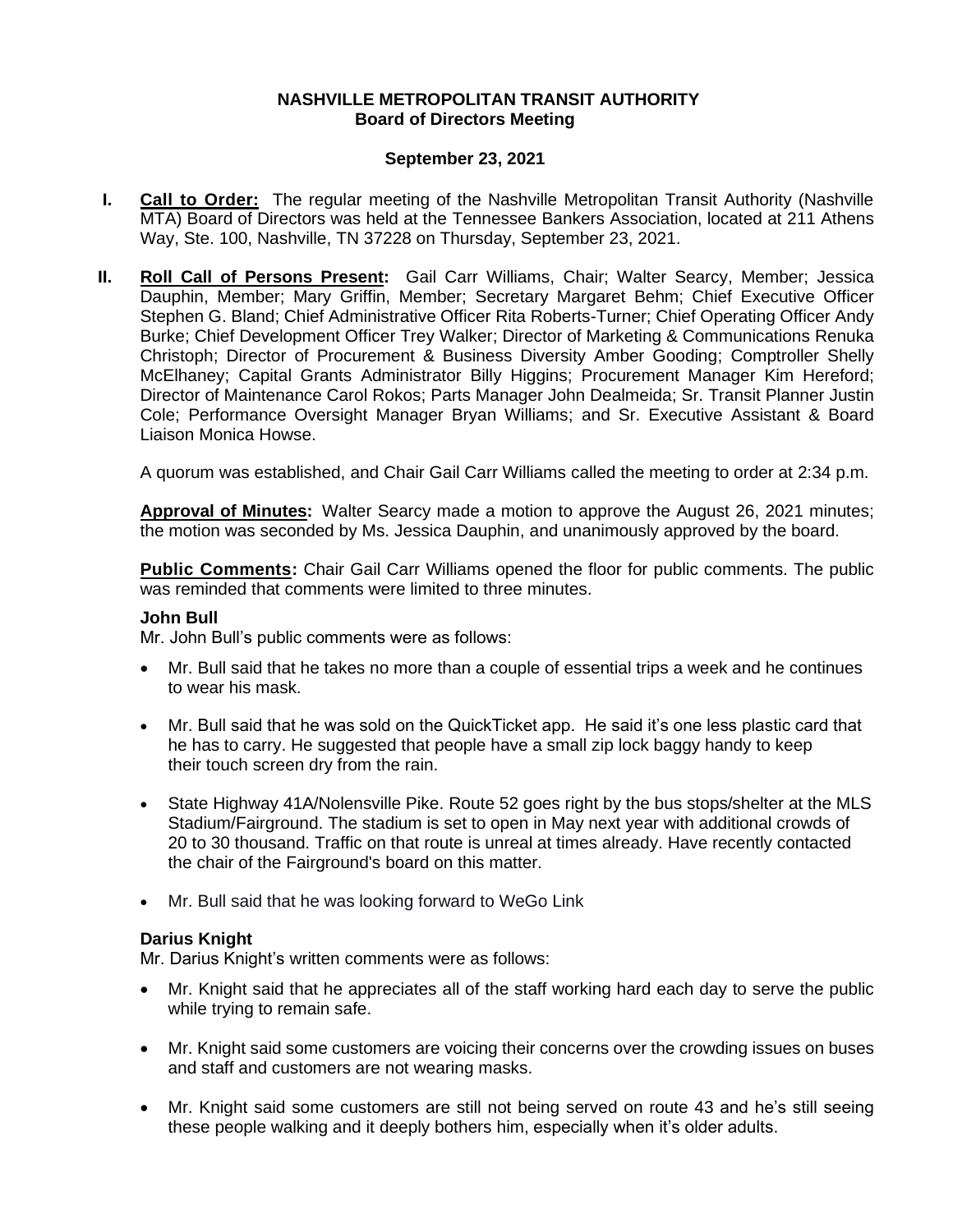• Mr. Knight said not all of WeGo (MTA employees) do not want to take a vaccine just to be able to work. He said that he's heard of employees that are contemplating leaving if it becomes a federal government mandate. He said he believes in the freedom of choice and if employers don't start to speak up on behalf of the employees, there may be a great industry loss.

**Operations & Finance Committee Report:** Walter Searcy introduced the following items for discussion and action:

- **a. Monthly Financial Report Compared to Budget (OF-D-21-025):** Comptroller Shelly McElhaney reported and reflected on the statement of operations for the month of July 2021 compared to the budget and a balance sheet as of July 30, 2021. There was no further discussion at this time.
- **b. Resolution for FY2022 Annual Grant Application (M-A-21-026):** Capital Grants Administrator Billy Higgins reported the following:

The attached resolution comprises the annual submittal of Certifications and Assurances for FTA funds and authorization to submit applications for grants with the FTA, the TDOT, and other grant funding entities.

We are asking the Board to:

- Adopt the attached resolution;
- Authorize the application for 5307, 5339, and 5310 funding and State/local match;
- Authorize the submittal of the application for State Operating Assistance; and,
- Authorize the submittal of applications and execution of contracts for any other federal, state, or local grant funding that may become available during FY2022 for the benefit of the Nashville MTA.

Walter Searcy made a motion to approve the Resolution for the FY2022 Annual Grant Application and it was unanimously approved by the board.

#### **c. Procurement Policy Revisions (M-A-21-027):** Procurement Manager Kim Hereford reported the following:

After a recent assessment of the procurement policies and procedures, staff recognized that WeGo Public Transit's Procurement Policy lacked the provision for unsolicited proposals and should contain additional language regarding protest procedures.

A policy allowing for unsolicited proposals allows WeGo to explore new business opportunities or concepts that are beneficial to the agency. The policy will not circumvent the competitive bid process. It will instead give us insight into an innovative proposal. As with any proposal, an evaluation would be made whether such goods or services represent a clear and necessary sole source or require a competitive bid process to procure.

In addition to adding a policy for unsolicited proposals, staff also recognized that our current protest procedures should be updated to include Protest Point of Contact/Response Time, Appeal Process / Response Time, and FTA Notification.

The proposed policy addition and updates promote structure and guidance internally as well as externally for potential receipt of unsolicited proposals or protests. If the Board approves, the Procurement Department will publish the new policy on WeGo's website as we work to finalize a revised hard copy of our Policy manual.

Staff recommended the Board approve the attached proposed new policy for unsolicited proposals and updates to the protest procedures as discussed.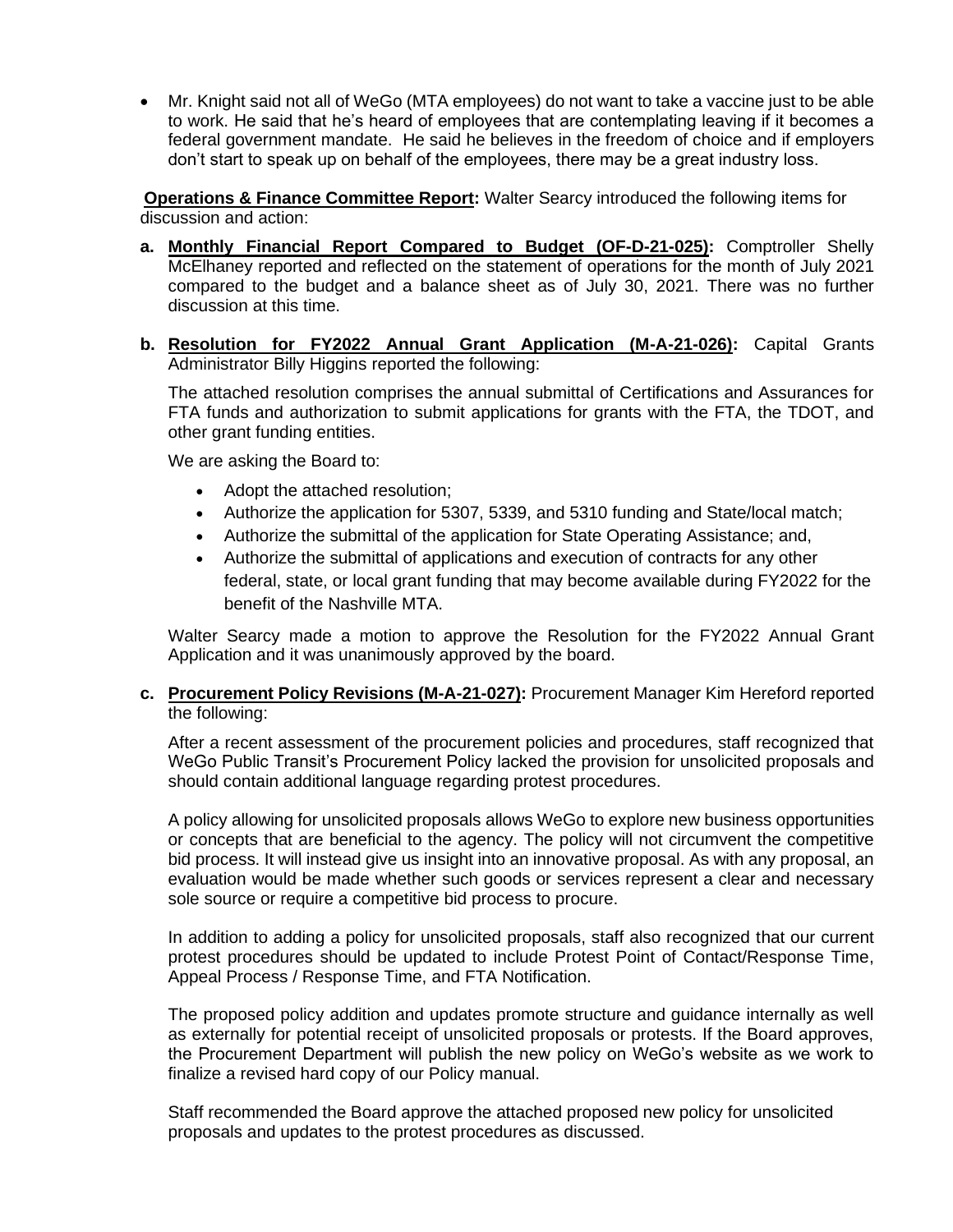Walter Searcy made a motion to approve the Procurement Policy Revisions action item and it was unanimously approved by the Board.

- **d. Monthly Operating Statistics (OF-D-21-026):** Chief Operating Officer Andy Burke reported and reflected on the monthly operating statistics report through July 2021. There was no further discussion at this time.
- **e. Operations Dashboard Reformulation Discussion (OF-D-21-027):** Chief Operating Officer Andy Burke reported the following:

Each month staff presents ongoing monthly reports to provide an overview of various KPIs (Key Performance Indicators) of the agency. The Operation's Dashboard includes data such as ridership, productivity, safety, maintenance, complaints, and others. It is the intent to provide an overview of Operation's performance to the Board for discussion and to provide a high-level view of the functionality of the system.

Staff led a discussion with the Board to be engaged in revamping the Operation's Dashboard monthly report. Chief Operating Officer, Andy Burke, will be presenting a reformatted version of the Operation's Dashboard to include recommended data points the Board may be interested in reviewing on an ongoing basis. Staff will be encouraging questions and input from the Board to tailor a helpful and useful monthly report for the Board to provide guidance and direction in future discussions and meetings. During the discussion, Board Chair Gail Carr Williams expressed a desire to see more information on safety-related performance.

**f. Workforce Planning Update (OF-D-21-028)**: Chief Operating Officer Andy Burke and Chief Administrative Officer Rita Roberts-Turner reported the following:

In preparation for the phasing of the Better Bus Plan and increased service levels in the fall, which were discussed at the July Board meeting, a cross-section of departments has worked together to begin thinking strategically about ensuring our service readiness. We have identified what we believe are three key focus areas for review with the Board:

- **1)** Recruitment
- **2)** Retention
- **3)** Fleet availability

Chief Administrative Officer Rita Roberts-Turner and Chief Operating Officer Andy Burke reviewed a draft action plan for Board discussion and next steps in preparing for the Spring service expansion. This will become a recurring discussion item.

- **III. New Initiative & Community Engagement Committee Report:** Ms. Mary Griffin introduced the following items for discussion and action:
	- **a. Downtown Traffic Study MOU Approval (M-A-21-029)**: CEO Steve Bland presented the following project update at the Board Meeting:

The nature of Nashville's street network as being primarily radial in nature dictates that most "high level" transit services travel to/through the Downtown core. With increasing Downtown activity, traffic (pedestrian and vehicular), and more frequent disruptions for construction, special event closures, etc. We have been observing significant challenges in service reliability, with Downtown traffic being one of the most frequent causes of service delay and disruption. Over the years (and including the MTA's current strategic service plan "nMotion") various plans and studies for transit in Nashville have pointed to the need for "transit priority corridors" through Downtown Nashville to simplify the bus network, as well as to increase average operating speed and reduce disruptions to the system. However, given the dozens of competing uses that vie for utilization of the Downtown Street network, efforts that have focused specifically on transit priority (without accounting for all the other various uses of the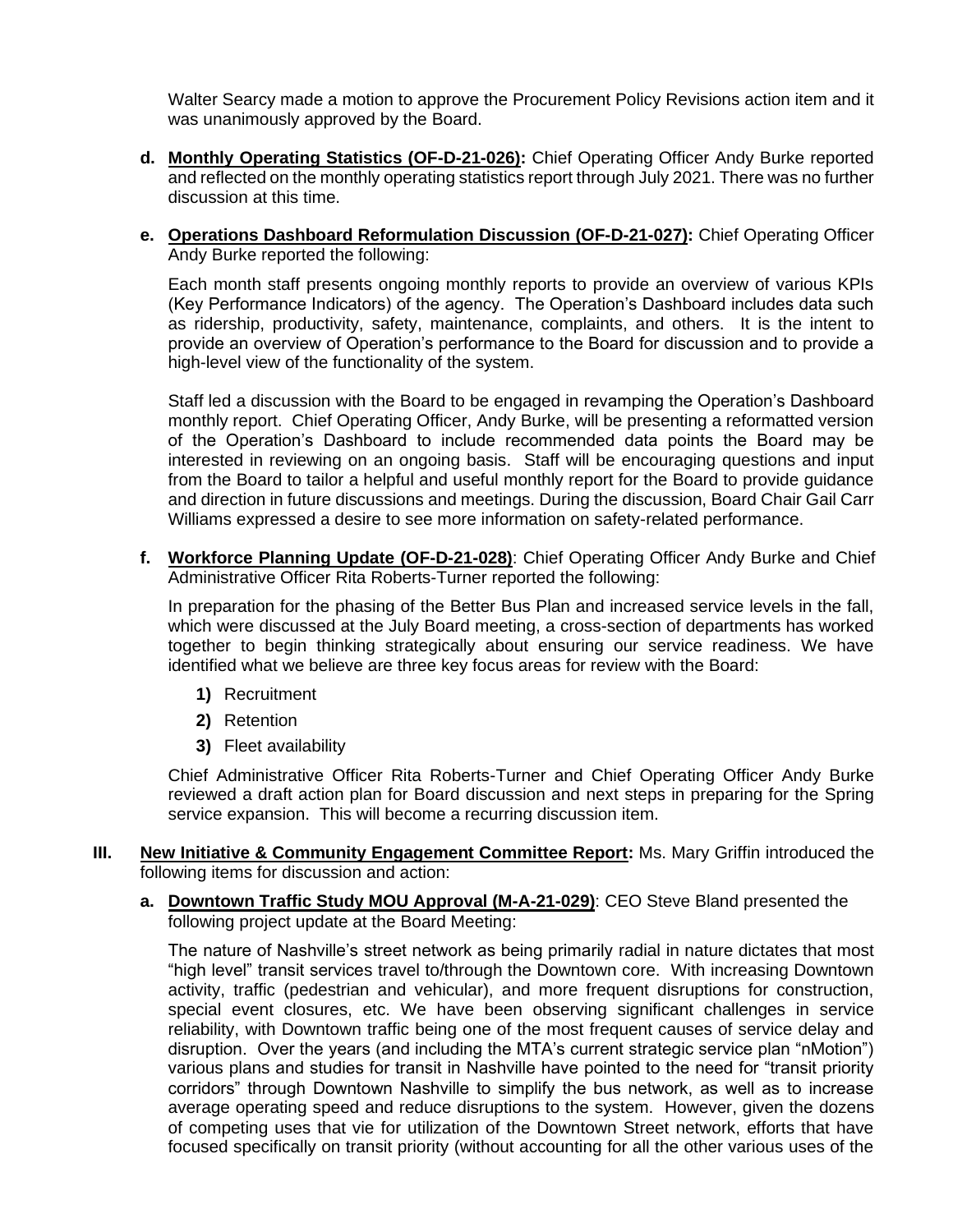network) have not met with any success.

The Metro Nashville Transportation Plan adopted by the Metropolitan Council in December 2020 includes a project titled "Downtown Neighborhood Traffic Project." This project distinguishes itself from earlier efforts in that it anticipates a scope that is more holistic with respect to Downtown infrastructure. It will include transit flow/transit priority, but also account for other uses including auto and truck traffic, pedestrian and bicycle activity, curb management (valet lanes, sidewalk cafes, delivery zones, etc.), micro-mobility (scooters, bike-share, etc.), transportation networking companies, and various "transportainment" (pedal taverns, party buses, horse-drawn carriages, etc.), among other uses. It also contemplates a broad-reaching stakeholder and public engagement process to balance and prioritize many competing priorities for the scarce Downtown right of way. Under the direction of the Nashville Department of Transportation (NDOT), the Metropolitan Transit Authority is a full project partner, contributing \$350,000 in Federal Transit funding toward the study (as memorialized in the Authority's most recent Board-adopted Capital Improvement Budget). Other funding partners for the estimated \$1 million effort are Metro Nashville, the Tennessee Department of Transportation, and the Nashville Downtown Partnership.

The project is expected to gear up shortly after the first of the year, with most work activities taking place through 2022. MTA is currently administering the procurement process for professional services supporting the project.

Given the MTA's partnership role and strong funding commitment, NDOT approached MTA about taking on the role of administrative lead for the project. While NDOT will retain overall project management and leadership responsibility due to its role in managing and regulating the right of way in the Downtown core, it also recognizes the MTA's capabilities and history in terms of managing similar types of planning efforts with a variety of public funding sources, including funding from the Federal Transit Administration and TDOT. MTA will assume a full " project partner role," along with NDOT, TDOT, and the Nashville Downtown Partnership; but will also assume an expanded administrative role for the project. This role (as well as NDOT's role as overall project lead) is delineated in the attached Memorandum of Understanding between the Nashville Department of Transportation and the MTA.

Staff recommended that the Board authorize the Chief Executive Officer to execute the attached Memorandum of Understanding with the Nashville Department of Transportation describing the responsibilities of the two parties with respect to carrying out the work activities of the Downtown Nashville Neighborhood Traffic Project. This document has been reviewed and approved by the General Counsel of the Nashville MTA.

Walter Searcy made a motion to approve the Downtown Traffic Study MOU Approval action item. Ms. Jessica Dauphin seconded the motion, and it was unanimously approved by the board.

**b. Bus Stop Signage Redesign Update (NICE-S-21-011)**: Mr. Justin Cole presented the following project update including details about the proposed sign features and the rollout process at the Board Meeting:

The nMotion Strategic Plan identified several key strategies for improving transit in Nashville over the next 25-years. One of the strategic recommendations with short-term improvement potential was to make the service easier to use including a rebranding of the system and other initiatives to provide better information for riders. In 2018, the Nashville MTA rebranded to WeGo Public Transit beginning a process to implement the new brand in several areas of the system.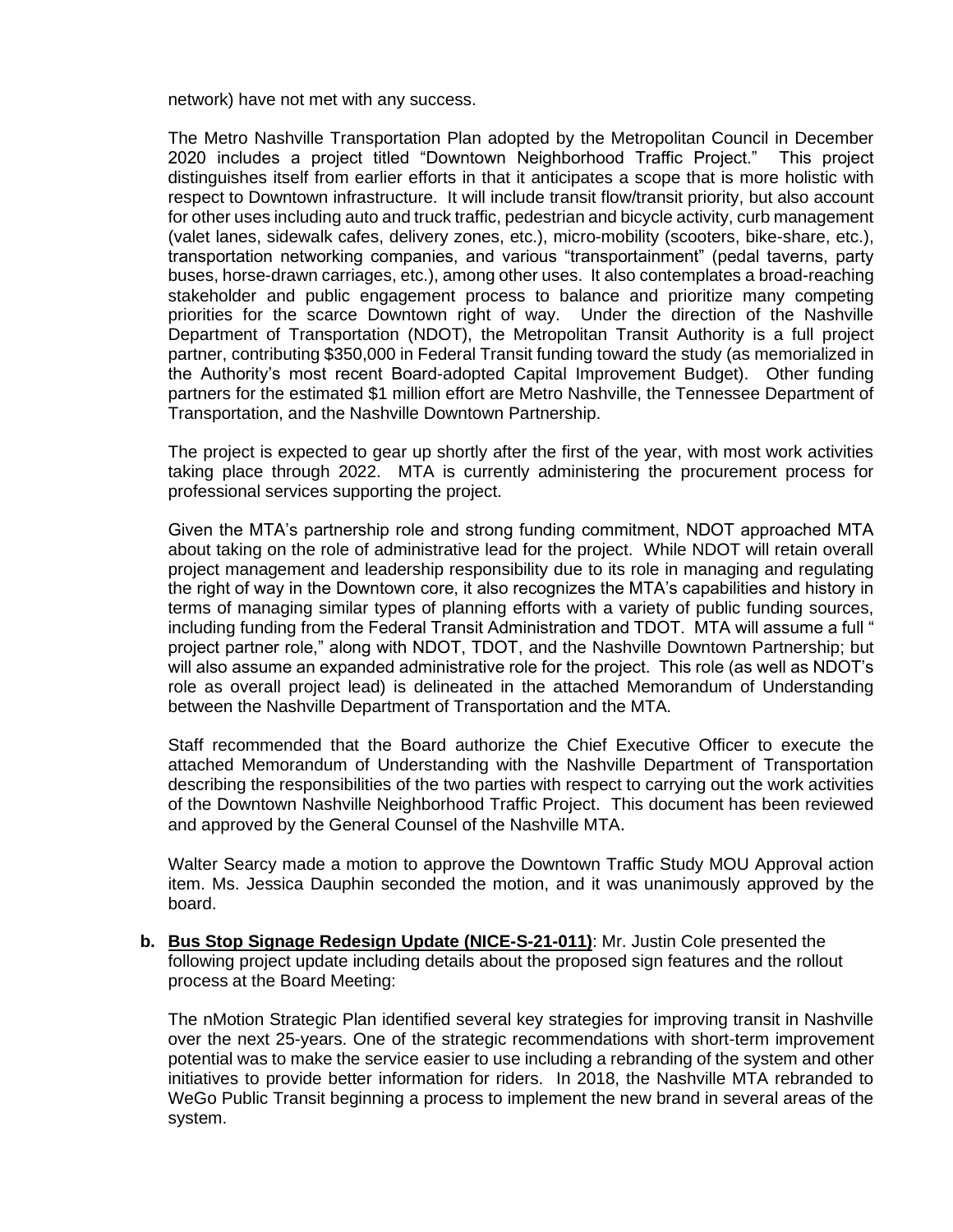One of the next steps in the process involves a systemwide redesign of bus stop signs that will update the signs to be consistent with the WeGo brand and will allow for the inclusion of useful route information for an improved rider experience and customer communication. WeGo staff is getting ready to start the implementation of the new bus stop signs in the upcoming weeks. With over 1,500 bus stops across the system, this labor-intensive process will span over a period of 2 years requiring coordination among different WeGo departments.

# **c. QuickTicket – Next Generation Fare Collection System Update (NICE-D-21-012)**:

Performance Oversight Manager Bryan Williams presented an overall project update at the Board Meeting:

WeGo Public Transit is currently in the final project phase of the QuickTicket – Next Generation Fare Collection System project. Over the past two years, we have installed new fareboxes and smart media validators on all WeGo revenue vehicles dispersed smart cards, deployed the QuickTicket by WeGo mobile app, and initiated use of the software solutions to power the system. QuickTicket allows customers to pay using a self-managed mobile application or reloadable smart card, which can be managed on the QuickTicket website. Payment across WeGo Local, Regional, and Train services are completed using a single phone or card scan.

QuickTicket is an account-based system that allows for a simple and seamless experience for customers as they board WeGo services. Part of the QuickTicket implementation required WeGo to make decisions on our fare structure, existing practices, and policies to fully realize the benefits of the elevated system. These choices have allowed WeGo to meet the following project goals:

- **Accessible** for customers with disabilities, without bank accounts, credit cards, or smartphones
- **Equitable** fare payment structure for all customers
- **Revenue-neutral** fare structure to every degree possible
- **Seamless** payment between WeGo Local, Regional, and Train services
- **Simple** fare payment process for customers and Bus Operators

#### **Recent Activities:**

- Comprehensive testing of back-office software and field equipment
- Retail network onboarding
- Ticket Vending Machine focus group
- Development of Access-QuickTicket integration

Since beta testing began in late November 2020, adoption has increased steadily and now represents 14% of WeGo Local ridership. Many of the core systems are functioning well and riders have accessed the benefits associated with an account-based system. While we move toward system launch, partnering with technology consultants nMomentum and Clevor Group has proven to be invaluable in validating the functionality of key components of the system, ticket vending machines, retail network, and technology infrastructure. This has positively positioned WeGo to develop a list of final tasks to be completed for full launch.

#### **V. CEO's Report:** CEO Bland reported the following:

**1.** With respect to our planned Board Planning Workshop, CEO Bland mentioned to each of the Board Members that Facilitator Doug Eadie had come down with an illness that had delayed this process. He said Doug is now recovering well, and he is scheduled to meet with him virtually on October 7 to discuss the next steps. Mr. Cole reviewed stop sign design concepts including feedback received to date from Bus Operators. The Board engaged in significant discussion relative to design, including specific direction to incorporate consideration for ADA design elements. The next steps will include the development of mockups to obtain rider input.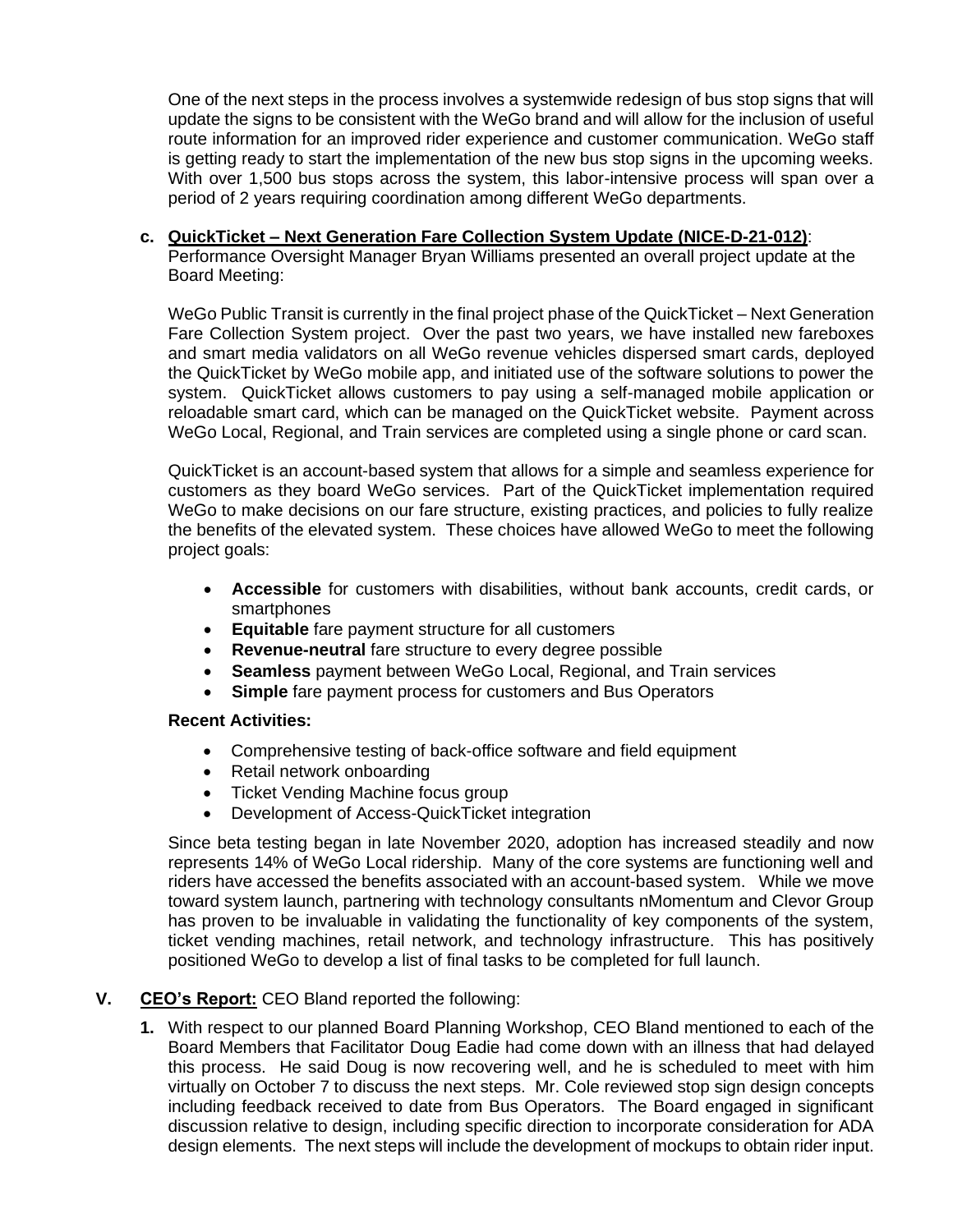- **2.** We continue to plan for the Fall service changes, which will be enacted on October 3. These changes will bring us back to our full pre-pandemic service level. Chief Operating Officer Andy Burke and Chief Administrative Officer Rita Roberts-Turner discussed our planning efforts in this regard moving forward, and we will continue to update you on our status and progress toward the spring changes.
- **3.** With respect to COVID status, we're all concerned by the rapidly accelerating rate of infection in the general population. Particularly concerning is the rate of infection among younger people. We have fully reinstated our bi-weekly COVID update meetings, led by Senior Safety Manager Nick Oldham. As of this week, we had 11 employees off for COVID-related illness or exposure to someone with COVID. Given the uptick in cases, DTO is also working collaboratively with ATU Local 1235 on an updated MOU with respect to employees who must be off for COVID-related reasons.
- **4.** We discussed the MOU between MTA and NDOT with respect to the Downtown Neighborhood Traffic Study earlier in the agenda. We did receive two solid proposals for this work, and the evaluation committee is proceeding through the process of identifying the best proposal for contract negotiations.
- **5.** Construction continues on the Hillsboro Transit Center. If you pass the site now, the Center is taking a very visual shape, with most of the steel erection complete on both the climatecontrolled waiting room and the streetside bus canopies. We anticipate substantial completion by the end of the calendar year, though supply chain issues may delay final acceptance due to several long lead-time items.
- **6.** With respect to the North Nashville Transit Center, design work continues at a good pace, and we anticipate the award of demolition and underground storage tank removal contracts in October. These will likely fall below the Board threshold for an award, but we do anticipate coming to you in October for the award of the Construction Management and Inspection contract. We've conducted several public outreach activities over the past month, and duGard Communications (our public engagement consultant) is finishing up a summary report that I'll forward to you as soon as it's complete. I'd like to thank Gail for agreeing to lead a committee of neighborhood stakeholders who will help advise the design team on various cultural, artistic, and design details of the project, based on the input we received through the public engagement process. To date, 14 of the 33 neighborhood leaders and organizations have accepted our invitation to participate, representing a broad spectrum of the community ranging from neighborhood businesses, churches, social service agencies, public agencies, and educational institutions. We are still on schedule to bid construction in the spring of 2022. We also received good news this past month from the Greater Nashville Regional Council who awarded us an \$873,800 grant under the Federal Coronavirus Response and Relief Supplemental Appropriations Act (CRRSAA) toward the improvement of pedestrian infrastructure in the area around the transit center.
- **7.** Beyond our two transit centers in active development, we have engaged in very early-stage discussions for potential additional centers with the developers of two other high potential locations – the redeveloped Madison Town Center in Madison, and the proposed redevelopment of the Global Crossings Mall in Antioch. As part of the Antioch discussions, we are also speaking with Metro Nashville and affordable housing development groups about a potentially larger-scale project.
- **8.** We are collaborating with the American Muslim Advisory Council to provide bus pass access via QuickTicket to approximately 300 Afghan refugees who are resettling into the Nashville community. This effort is a multi-agency effort in Middle Tennessee to support these individuals with a broad range of services.